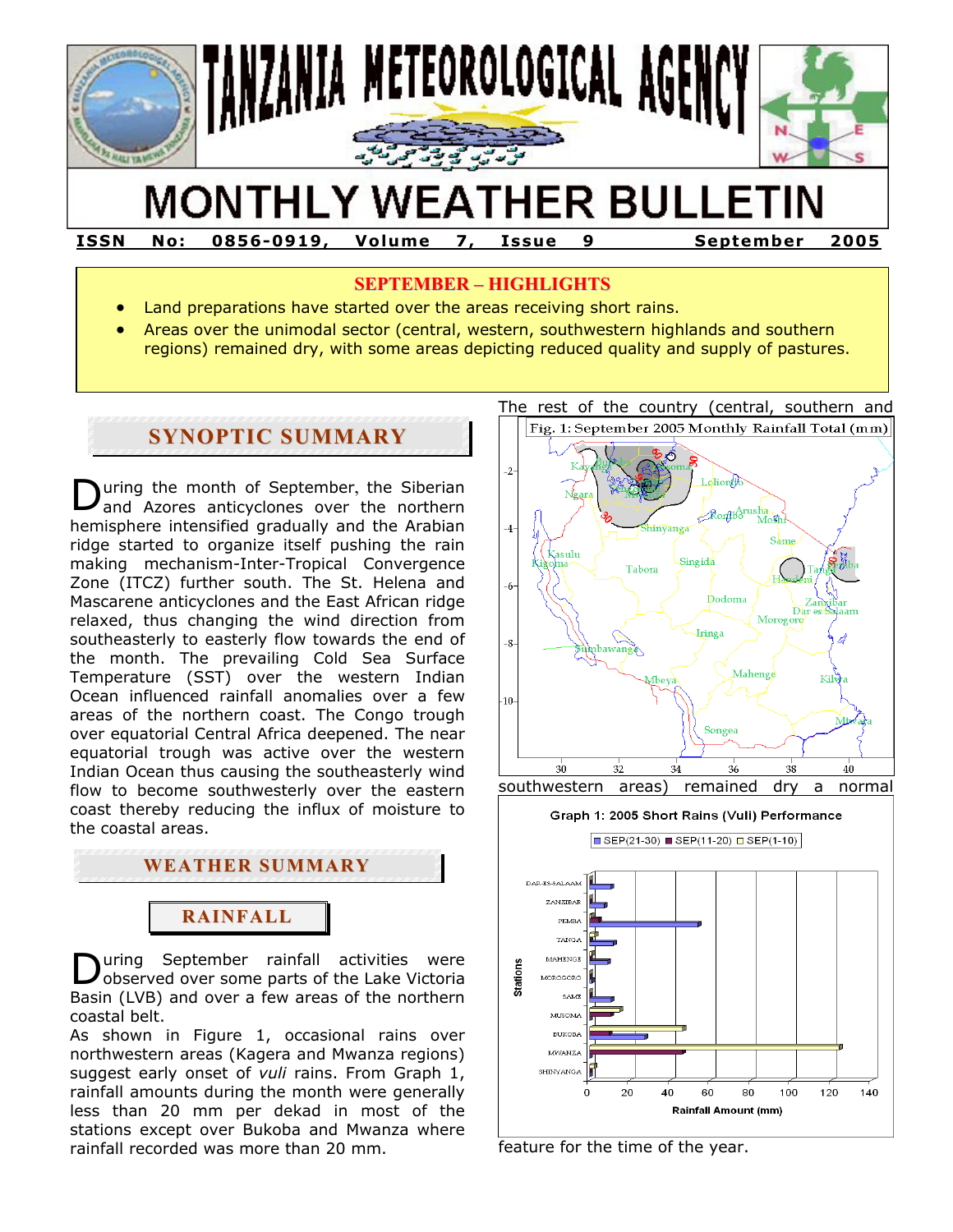## **MEAN AIR TEMPERATURE**

emperatures for the month of September are expressed as mean air maximum and minimum temperatures as shown in Figs. 2A and T



Fig.2A shows that the highest mean maximum temperatures (higher than 31 ºC) across the country were observed over Kigoma, Tabora and Shinyanga regions, with the highest record of 32.7 ºC observed over Shinyanga town. The lowest values (slightly below 27 ºC) were observed over Arusha and southwestern highlands regions.

On the other hand, Fig.2B shows that the mean minimum air temperatures ranged from just below 11 to just above 21  $^{\circ}$ C, whereas the extreme minimum temperature of 9.3 ºC was observed at Mbeya Met Station during the first dekad, a significant warming by about 3 ºC compared to the situation during August.

## **SUNSHINE HOURS**

igure 3, indicates the spread of mean sunshine Figure 3, indicates the spread of mean sunshine<br>hours during September as observed across the country. Durations of mean bright sunshine ranged from 7 to about 10 hours/day.



The highest durations mainly up to more than 9 hours/day dominated the central, western, southwestern highlands and coastal belt. The Lowest durations around half daylight hours were experienced over some parts of Kagera region due to increased influx of cloud cover from Congo forest on the northwestern side of the country.

## **MEAN DAILY WINDSPEED**

ean wind run across the country during the month of September ranged from about 4 km/hr to a core maximum wind speed of just above 14 km/hr as shown in Figure 4. The core of higher wind speeds (greater than 10 km/hr) is oriented along the northeast axis and occurred over central and parts of northeastern areas. Lower wind speeds less than 8 km/hr dominated over southern, western and northwestern regions and coastal belt. M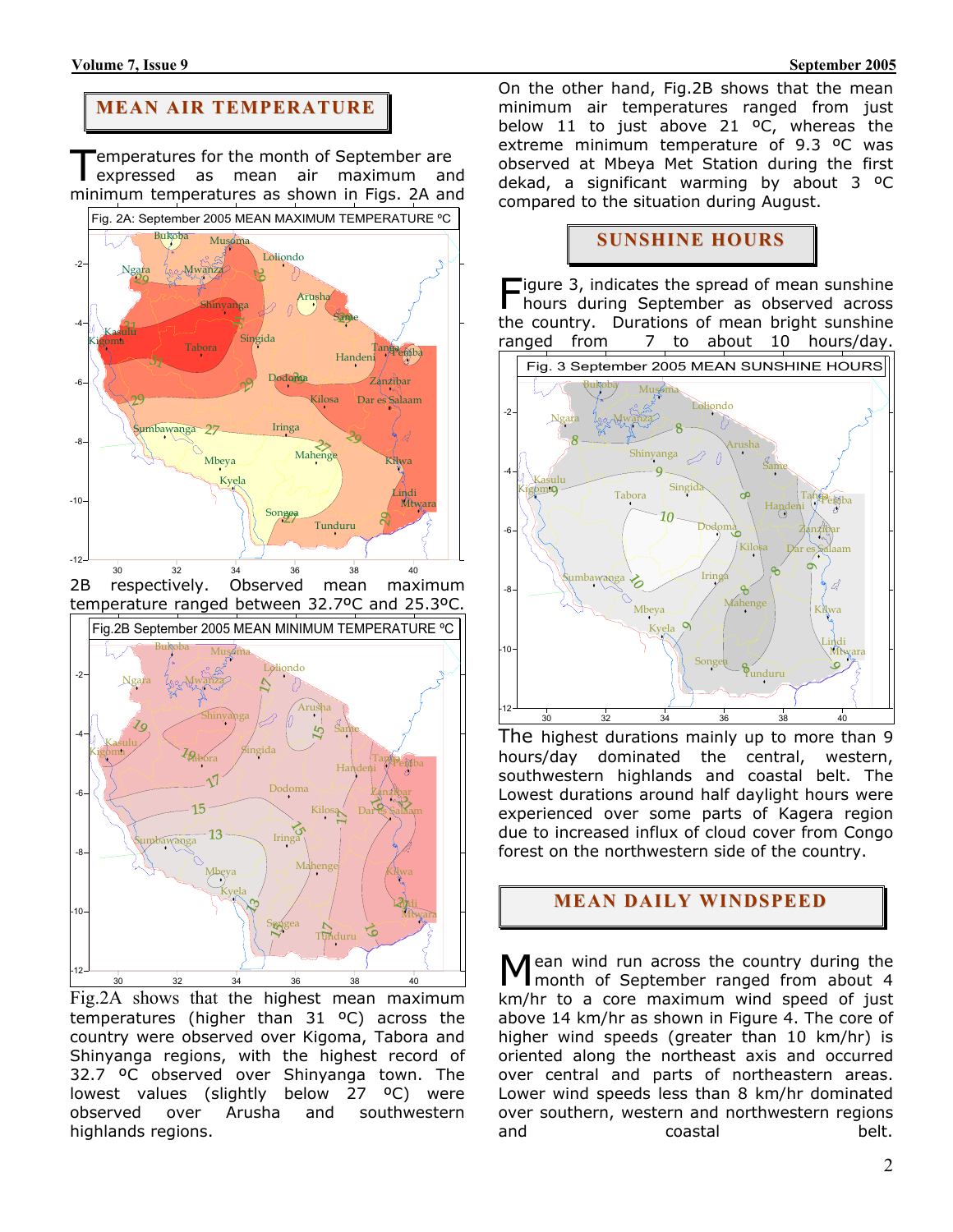#### **Volume 7, Issue 9** September 2005



Slight winds (speeds between 4 and 6 km/hr) were experienced over a few areas of Rukwa and Mara regions.

## **SATELLITE INFORMATION**

igure 5 depicts vegetation greenness as Spot Normalized Difference Vegetation Index F



 (SNDVI) from METEOSAT satellite sensor at the end of the second 10-days of September 2005. Due to seasonal dry conditions over some areas of the country notable decreases in the greening indices (low vegetation) appear to cover most parts of southwestern and northeastern highlands and central regions. However a few pockets of high vegetation greening were observed over areas around Udzungwa mountains.

## **AGROMETEOROLOGY**

 $S<sub>o</sub>$  oil moisture deficits continued into September over many areas of the country except for a  $\mathbf{\mathcal{S}}$  over many areas of the country except for a few parts of bimodal rainfall regime particularly the Lake Victoria Basin and the northern coast (Tanga region and Islands of Zanzibar and Pemba) that experienced some replenishments through occasional rains. This condition was favorable for land preparation that was carried out across the area and planting of *vuli* crops (beans and maize) in pockets as reported from Karagwe, Bukoba and Ukerewe districts in Kagera and Mwanza regions respectively. Other crops like cassava, potatoes and bananas also benefited from such moisture replenishment. Areas over the unimodal sector (central, western, southwestern highlands and southern regions), remained dry, with some areas depicting reduced quality and supply of pastures.

**HYDROMETEOROLOGY**

ow water levels in rivers and lakes were Low water levels in rivers and lakes were<br>Lexperienced during the period. Water for industrial and domestic purposes should be used sparingly.

## **ENVIRONMENTAL**

indy and dry conditions across the country **W** indy and dry conditions across the country<br>
W that prevailed during the month abetted prospects for diseases such as colds, coughs, pneumonia and asthma.

**WEATHER OUTLOOK FOR SEPTEMBER - DECEMBER 2005 SEASON**

### **Short Rains (***Vuli***)**

he September to December rainfall season is more significant for the northern sector of the country (Northern Coast, Northeastern Highlands, Lake Victoria Basin and Northern Kigoma). T

Lake Victoria basin: (Kagera, Mara and Mwanza regions): short rains are expected to be mainly normal with some areas getting above normal (Fig.6).